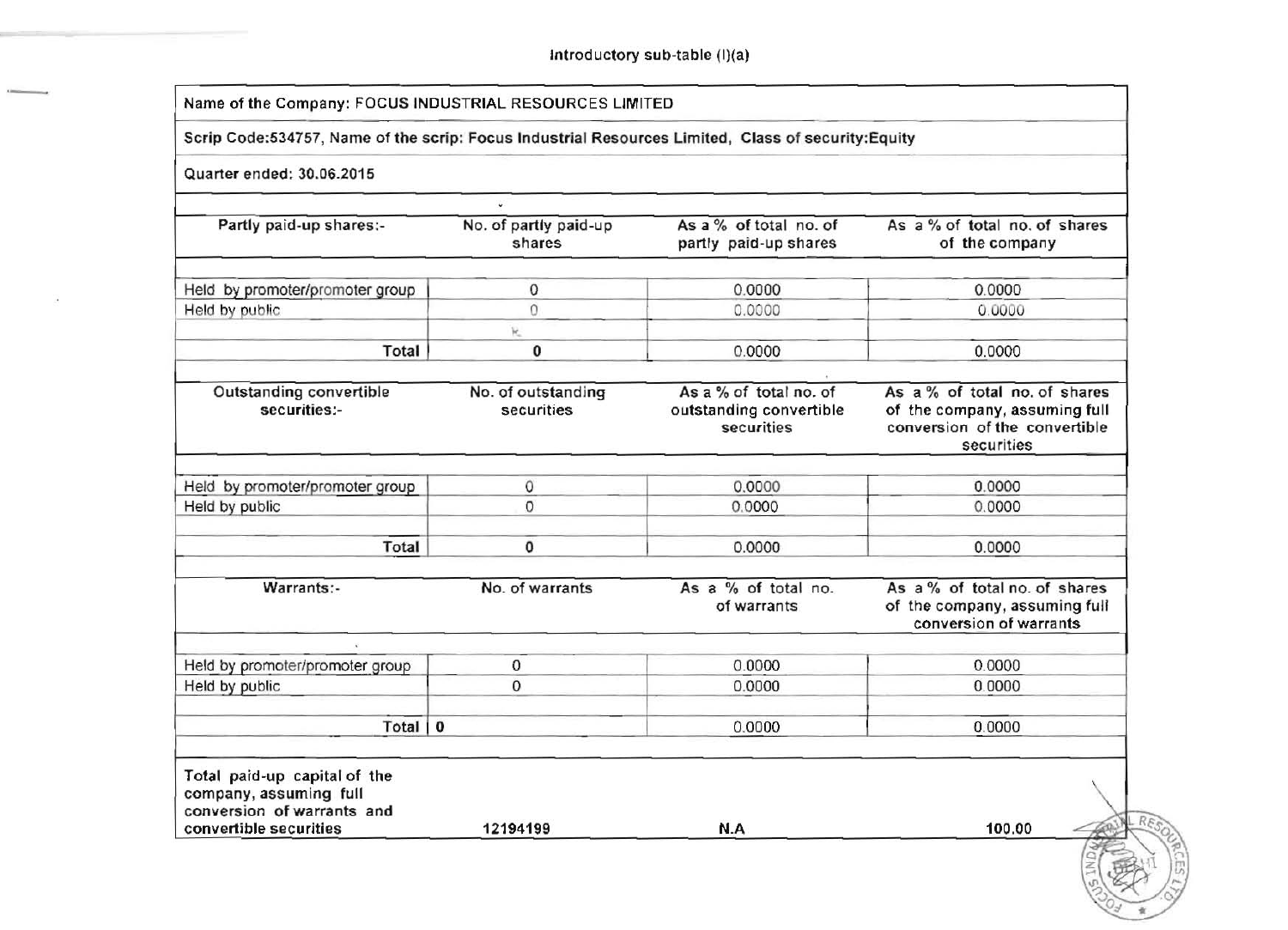| CATE-<br>GORY<br>CODE | CATEGORY OF<br>SHARENOLDERS                                                       | NUMBER OF<br>SHAREHOLDERS                                      | TOTAL<br>NUMBER OF<br>SHARES                                    | <b>NUMBER OF</b><br>SNARKS HELD IN<br><b>DEMATERIALIZED</b><br>FORM |                                               | TOTAL SHAREMOLDING AS<br>A PERCENTAGE OF TOTAL OTHERWISE ENCOMBERED<br>NUMBER OF SHARES |                                    | SHARES PLEDGED OR                            |
|-----------------------|-----------------------------------------------------------------------------------|----------------------------------------------------------------|-----------------------------------------------------------------|---------------------------------------------------------------------|-----------------------------------------------|-----------------------------------------------------------------------------------------|------------------------------------|----------------------------------------------|
|                       | ۰                                                                                 |                                                                |                                                                 |                                                                     |                                               | AS: A<br>PERCENTAGE   PERCENTAGE<br>OE(A+B+C)                                           | NIMBER OF<br><b>SHARES</b>         | AS A<br>PERCENTAGE                           |
| (A)                   | SHAREHOLDING OF<br>PROMOTER<br>AND<br>PROMOTER GROUP                              |                                                                |                                                                 |                                                                     |                                               |                                                                                         |                                    |                                              |
| Y13                   | INDIAN                                                                            |                                                                |                                                                 |                                                                     |                                               |                                                                                         |                                    |                                              |
| (A)                   | INDIVIBUALS/<br><b>BINDU UNDIVIDED</b><br><b>FAMILY</b>                           | 14                                                             | 7220232                                                         | 7220232                                                             | 59.21                                         | 59.21                                                                                   | i0.                                | 0.00                                         |
| (日)                   | CENTRAL<br>GOVERNMENT/STATE<br>GOVERNMENT (S)                                     | Ú.<br>к.                                                       | $\Omega$                                                        | ö                                                                   | 0.00                                          | 0.00                                                                                    | Ü.                                 | 9.00                                         |
| 403                   | BODIES CORPORATE                                                                  | $\dot{0}$                                                      | $\alpha$                                                        | $\alpha$                                                            | 0.00                                          | 0.00                                                                                    | $\ddot{\mathbf{O}}$                | 0.00                                         |
| (133)                 | FINANCIAL<br>INSTITUTIONS/<br><b>BANKS</b>                                        | $\alpha$                                                       | Ü.                                                              | ō                                                                   | 0.00                                          | 0.00                                                                                    | Ü                                  | $Q = 0.0$                                    |
| (E)                   | <b>ANY OTHER</b><br>DIRECTORS & THEIR<br>RELATIVES                                | o                                                              | D.                                                              | $\mathbf 0$                                                         | 0.00                                          | 0.00                                                                                    | Ű                                  | 0.00                                         |
|                       | SOCIETIES<br>PARTNERSHIP FIRMS<br>3B1<br>EMP. WELFARE FUND<br>ESOP/ESOS<br>TRUSTS | $\circ$<br>$\mathbf{0}$<br>$\circ$<br>$\alpha$<br>ö<br>$\circ$ | $\circ$<br>$\circ$<br>$\mathfrak{g}$<br>$\mathbb{D}$<br>ö<br>ò. | $\circ$<br>$\circ$<br>$\mathbf{O}$<br>$\circ$<br>ü<br>Ó             | 0.00<br>0.00<br>0.90<br>0.00<br>0.00.<br>0.00 | 0.00<br>0.00<br>0.00<br>0.00<br>0.00<br>0.00                                            | $\circ$<br>Ö.<br>ö<br>D.<br>D<br>D | 0.00<br>0.00<br>0.00<br>0.00<br>0.00<br>0.00 |
|                       | SUB-TOTAL (A) (1)                                                                 | 14                                                             | 7220232                                                         | 7220232                                                             | 59.71                                         | 59.21                                                                                   | $\circ$                            | 0.00                                         |
| (2)                   | FOREIGN                                                                           |                                                                |                                                                 |                                                                     |                                               |                                                                                         |                                    |                                              |
| (A)                   | INDIVIDUALS INON<br>-BESIDENT<br>INDIVIDUALS/<br>FOREIGN<br>INDIVIDUALS           | $\circ$                                                        | D)                                                              | $\overline{Q}$                                                      | 0.00                                          | 0.00                                                                                    | ö                                  | 0.06                                         |
| (B)                   | BODIES CORPORATE                                                                  | G.                                                             | $\Omega$                                                        | $\circ$                                                             | 0.00                                          | 0.00                                                                                    | $\mathbf{0}$                       | 0.00                                         |
| $\{C\}$               | <b>INSTITUATIONS</b>                                                              | $\alpha$                                                       | 0                                                               | $\alpha$                                                            | $0 - 00$                                      | 0.00                                                                                    | ö                                  | 0.00                                         |
| 101                   | <b>CUALIFIED FOREIGN</b><br>INVESTOR                                              | $\circ$                                                        | ö.                                                              | Ü                                                                   | 0.00                                          | 0.00                                                                                    | 0                                  | 0.00                                         |

 $\sim$ 

## ANNEXURE II<br>SCRIP NAME : POCUS IMEGISTRIAL RESOURCES LIMITED SCRIP TYPE :- SQUITY<br>(I)(A) STATEMENT SHOWING SHAREWOLDING PATTERN AS ON 30/06/2015 SCRIP COOR : 534757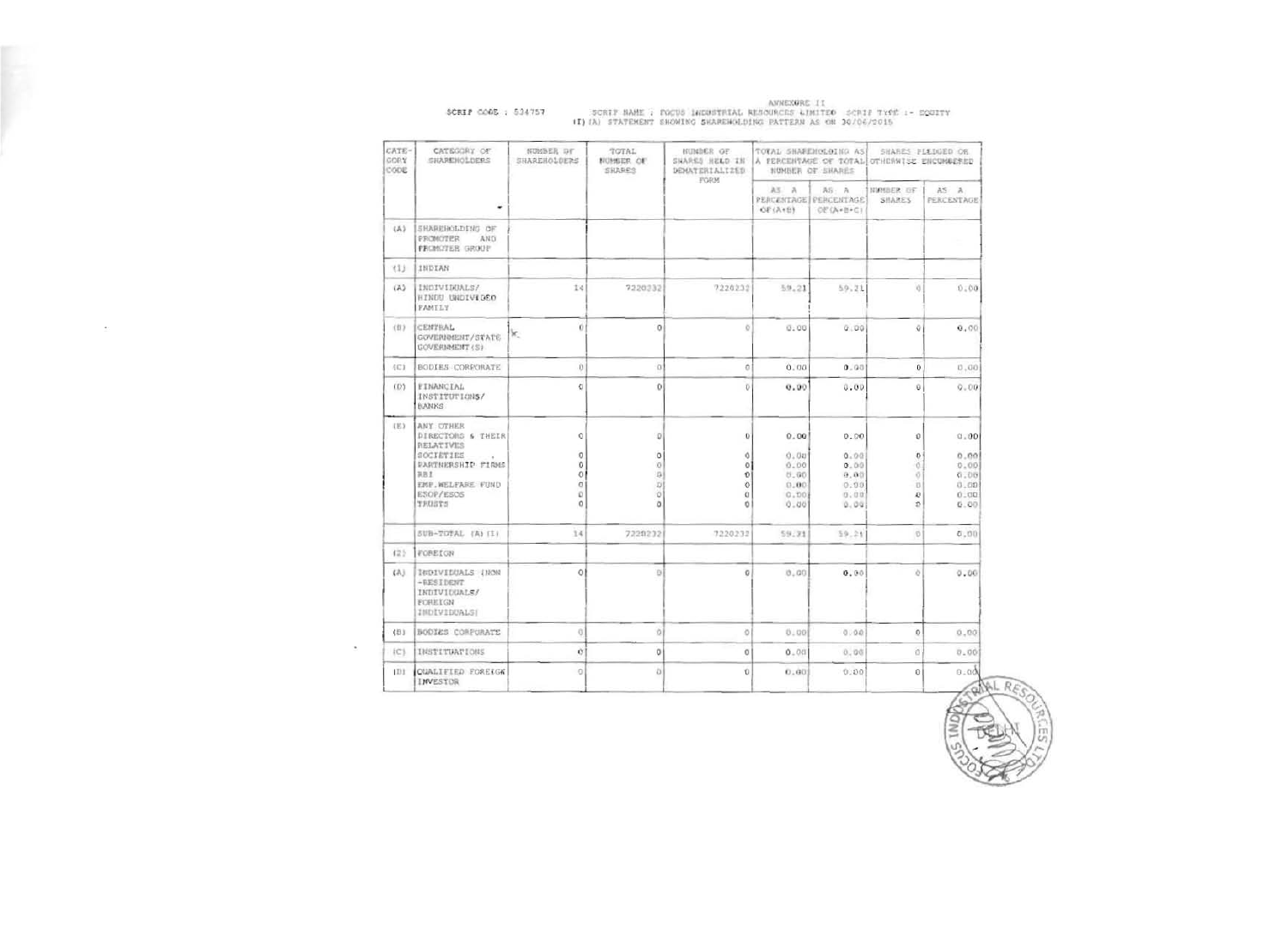| (E)        | ANY OTHER<br>DIRECTORS & THEIR<br><b>SELATIVES</b><br>SOCIETIES<br>PARTNERSHIP FIRMS<br>EMP WELFARE FUND<br>TRUST<br>ESOF/ESOS    | 0<br>o<br>O<br>o<br>0<br>Đ.                | ō<br>0<br>ō<br>ë<br>o<br>o            | $\sigma$<br>o<br>o<br>٥<br>o<br>$\circ$ | 0.00<br>0.00<br>0.06<br>0.00<br>0.001<br>9.00 | 3.001<br>0.00<br>0.00<br>0.00<br>0.00<br>0.001 | 0<br>0<br>O.<br>O.<br>G.<br>ō                   | 0.00<br>0.00<br>0.00<br>0.00<br>0.00<br>0.05 |
|------------|-----------------------------------------------------------------------------------------------------------------------------------|--------------------------------------------|---------------------------------------|-----------------------------------------|-----------------------------------------------|------------------------------------------------|-------------------------------------------------|----------------------------------------------|
|            | SUR-TOTAL(A) (2)                                                                                                                  | O.                                         | $\circ$                               | $\bf{o}$                                | 0.00                                          | 0.09                                           | $\overline{O}$                                  | 0.00                                         |
|            | TOTAL<br>SHAREWOLDING OF<br>PROMOTER<br>AND<br>PROMOTER GROUP<br>tA3 m<br>$(A) (1) + (A) (2)$                                     | 14                                         | 7220232                               | 7220232                                 | 59.21                                         | 59.21                                          | $\circ$                                         | 0.00                                         |
| <b>IBT</b> | PUBLIC<br>SHAREMOLDINGS                                                                                                           |                                            |                                       |                                         |                                               |                                                |                                                 |                                              |
| 111        | INSTITUTIONS                                                                                                                      |                                            |                                       |                                         |                                               |                                                |                                                 |                                              |
| (N)        | MUTUAL FUNDS/UTI                                                                                                                  | $\ddot{\rm{o}}$                            | Đ                                     | ū                                       | 0.00                                          | 0.01                                           | Ū                                               | 0.00                                         |
| (B)        | FINANCIAL<br>INSTITUTIONS/<br>BANK5                                                                                               | O                                          | 0                                     | O.                                      | 0.00                                          | 0.00                                           | ö                                               | 0.00                                         |
| (C)        | <b>CENTRAL</b><br>GOVERMENT/<br>STATE.<br>GOVERNMENT (S)                                                                          | $\ddot{\rm{o}}$                            | $\mathbb{D}$                          | $\mathbb G$                             | 0.00                                          | 0.00                                           | ö                                               | 0.00                                         |
| (10)       | VENTURE CAPITAL<br><b>FUNDS</b>                                                                                                   | $\circ$                                    | O.                                    | ø                                       | 0.00                                          | 0.00                                           | 0                                               | 0.00                                         |
| (E)        | INSURANCE<br><b>COMPANIES</b>                                                                                                     | O,                                         | o                                     | $\Omega$                                | 0.00                                          | 0.00                                           | Ü                                               | 0:00                                         |
| $($ F)     | <b>FOREIGN</b><br>INSTITUTIONAL<br>INVESTORS                                                                                      | $\mathbbm{C}$                              | Ü,                                    | o                                       | 0.00                                          | 0.00                                           | o                                               | $0 - 0.0$                                    |
| 3.02.3     | FOREIGN VENTURE<br>CAPITAL INVESTORS                                                                                              | $\overline{0}$                             | $\circ$                               | 9                                       | 9.00                                          | 0.00                                           | U.                                              | 0.00                                         |
| (16)       | <b>QUALIFIED FOREIGN</b><br><b>INVESTOR</b>                                                                                       | $\alpha$                                   | $\sigma$                              | Q.                                      | 0.00                                          | 0.09                                           | 5)                                              | 0.00                                         |
| 111        | ANY OTHER<br>FOREIGN FIN INST<br>FOREIGN NUT. FUND<br>F.F.I/BANKS<br>STRESSED ASSET<br>STABILISATION<br>FUND.<br>STATE PIN. CORP. | Q<br>$\circ$<br>$\Omega$<br>$\Omega$<br>b) | $\circ$<br>Ü.<br>öì<br>Đ.<br>$\Omega$ | 0<br>$\theta$<br>O.<br>٥<br>0           | 0.001<br>0.00<br>0.00<br>0.00<br>0.00         | 0.00<br>0.00<br>6.00<br>0.00<br>0.00           | $\circ$<br>$\circ$<br>$\sigma$<br>$\Omega$<br>0 | 0.00.0<br>0.00<br>0.00<br>0.00<br>0.00       |
|            | SUB-TOTALIB1(1)                                                                                                                   | Ü.                                         | $\sigma$                              | 浙                                       | 0.00                                          | 0.00                                           | ö.                                              | 40.00                                        |

 $\sim 100$ 

 $\sim$ 

×.

SCRIP NAME : POCUS INDUSTRIAL RESOURCES LIMITED SCRIP TYPE :- EQUITY SCRIF CODE : 534757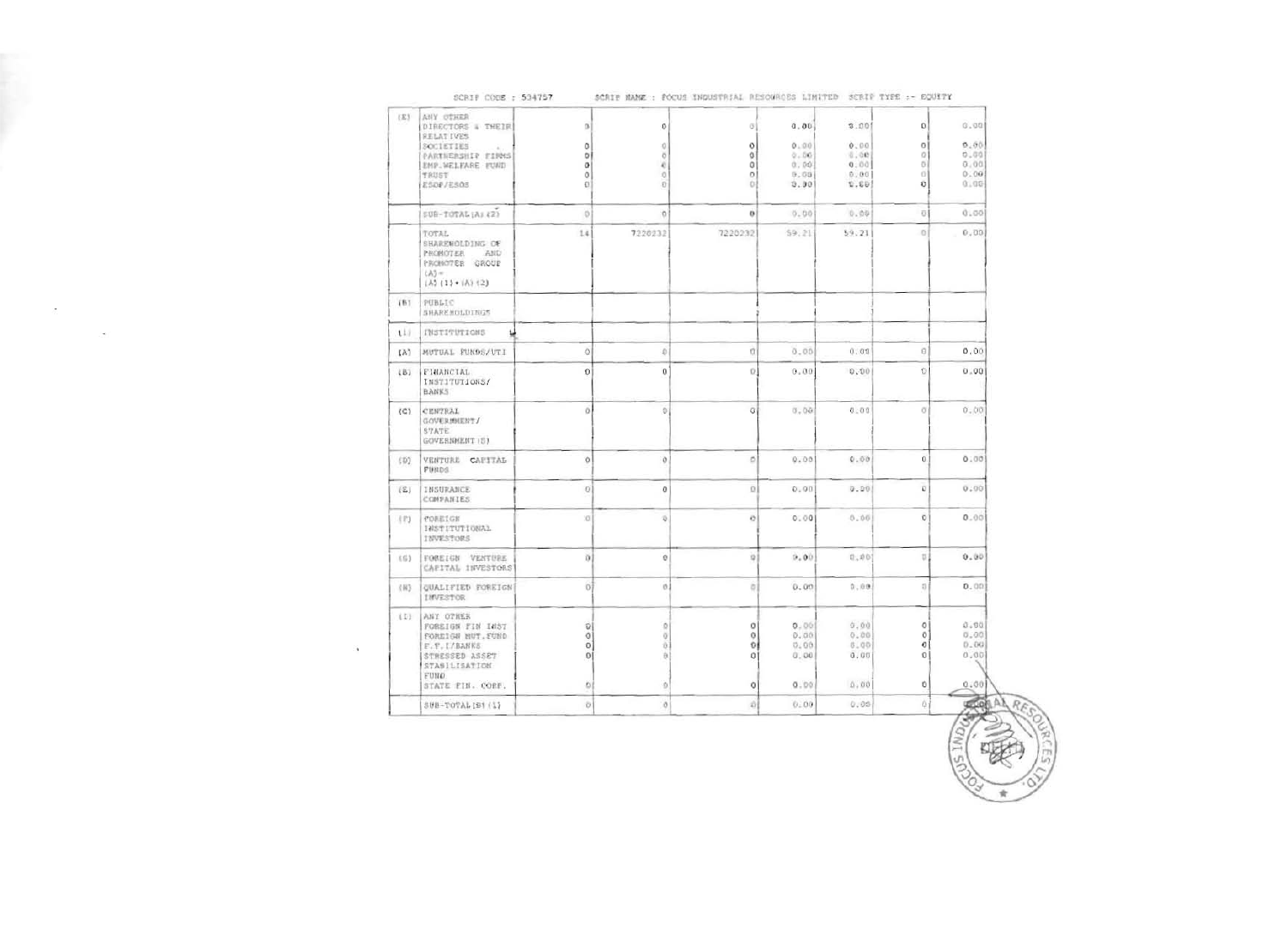| IAI. | <b>BODIES CORPORATE</b>                                                                                                        | 45                                                                                         | 894818                                              | 894818                                          | 7, 34                                             | 7.34                                           | D                                             | 0.00                                         |
|------|--------------------------------------------------------------------------------------------------------------------------------|--------------------------------------------------------------------------------------------|-----------------------------------------------------|-------------------------------------------------|---------------------------------------------------|------------------------------------------------|-----------------------------------------------|----------------------------------------------|
| (8)  | <b>INDIVIDUALS</b><br>I. INDIVIDUAL<br><b>SHAREHOLDERS</b><br>HOLDING.<br>NOMINAL SHARE<br>CAPITAL UPTO<br>RS.   LAXH          | 510                                                                                        | 516317                                              | 516317                                          | 4.23                                              | 4.23                                           | $\Omega$                                      | 0.00                                         |
|      | II.INDIVIDUAL<br>SHAREHOLDERS<br>ROLDING<br>NONINAL SHARE<br>CAPITAL<br>2M<br><b>EXCESS</b><br>OF<br>RS. 1 LARH                | 741                                                                                        | 3102060                                             | 3102060                                         | 25.44                                             | 25.44                                          | 01                                            | 0:00                                         |
|      | (C) QUALIFIED FOREIGN<br><b>INVESTOR</b>                                                                                       | $^{\dagger}$                                                                               | $\beta$                                             | $\mathbf{u}$                                    | 0.001                                             | 0.00                                           | $\Omega$                                      | 0.00'                                        |
|      | (D) ANY OTHER<br>TAUSTS<br><b>UIRECTORS &amp; THEIR</b><br><b>RELATIVES</b><br>MARKET MAKER<br>NBI<br>CLEARING MEMBERS<br>HUP. | $\hat{\mathbf{U}}$<br>$\mathbf u$<br>$\circ$<br>$\overline{\phantom{a}}$<br>$\theta$<br>67 | $\circ$<br>$\circ$<br>-O<br>15<br>$\circ$<br>460757 | $\circ$<br>$^{\circ}$<br>o<br>15<br>O<br>460757 | $0 - 00$<br>0.00<br>0.110<br>0.00<br>0.00<br>3.78 | 0.001<br>0.00<br>Q.00<br>0.04<br>0.001<br>3.78 | $\ddot{\mathbf{Q}}$<br>D<br>$\mathbf{O}$<br>n | 0.00<br>0.00<br>0.00<br>0.00<br>0.00<br>0.00 |
|      | NRIS/OCBS<br>ESOP/ESOS/ESPS                                                                                                    | $\alpha$<br>$\theta$                                                                       | $^{\circ}$<br>O                                     | 10<br>o                                         | 0.00<br>0.90                                      | 0.00<br>0.00                                   |                                               | 8.00<br>0.00                                 |
|      | SUB-TOTAL(B) (2)                                                                                                               | 697                                                                                        | 4973967                                             | 4973967                                         | 40.79                                             | 40.79                                          | $\Omega$                                      | 0.00.                                        |
|      | TOTAL<br>PUBLIC<br>SHARENOLDING<br>$(B) = (B) (1) + (B) (2)$                                                                   | 697                                                                                        | 4973967                                             | 4973967                                         | 40.79                                             | 40.79                                          | D                                             | 0.00                                         |
|      | TOTAL (Ai+(B)                                                                                                                  | 711                                                                                        | 12194199                                            | 12194190                                        | 100.00                                            | 100,00                                         | 01                                            | 0.00                                         |
|      | (C) SHARES HELD BY<br>CUSTODIANS AMD<br>WHICH<br>AGAINST<br>DEPOSITORY<br>RECEIPTS<br>HAVE<br><b>BEEN ISSUED</b>               |                                                                                            |                                                     |                                                 |                                                   |                                                |                                               |                                              |
|      | FROMOTER AND<br>PRONOTER GROUP                                                                                                 | D                                                                                          | $\Omega$                                            | D                                               | 0.00                                              | 0.00                                           | -81                                           | 0.00                                         |
|      | $2$ PUBLIC                                                                                                                     | ٠                                                                                          | o                                                   | O.                                              | $B_1$ . As                                        | 0.00                                           | $\frac{1}{2}$                                 | 0.79                                         |
|      | GRAND TOTAL<br>$(A) * (B) * (C)$                                                                                               | 711.                                                                                       | 12194199                                            | 12194199                                        | $B_+$ $B_+$                                       | 100.001                                        | $\alpha$                                      | 0.191                                        |

 $\alpha$  . The contract of the contract of the contract of the contract of the contract of the contract of the contract of the contract of the contract of the contract of the contract of the contract of the contract of the co

 $\label{eq:2.1} \frac{1}{2} \frac{d\mathcal{L}}{d\mathcal{L}} = \frac{1}{2} \sum_{i=1}^n \frac{d\mathcal{L}}{d\mathcal{L}} \left( \frac{d\mathcal{L}}{d\mathcal{L}} \right)$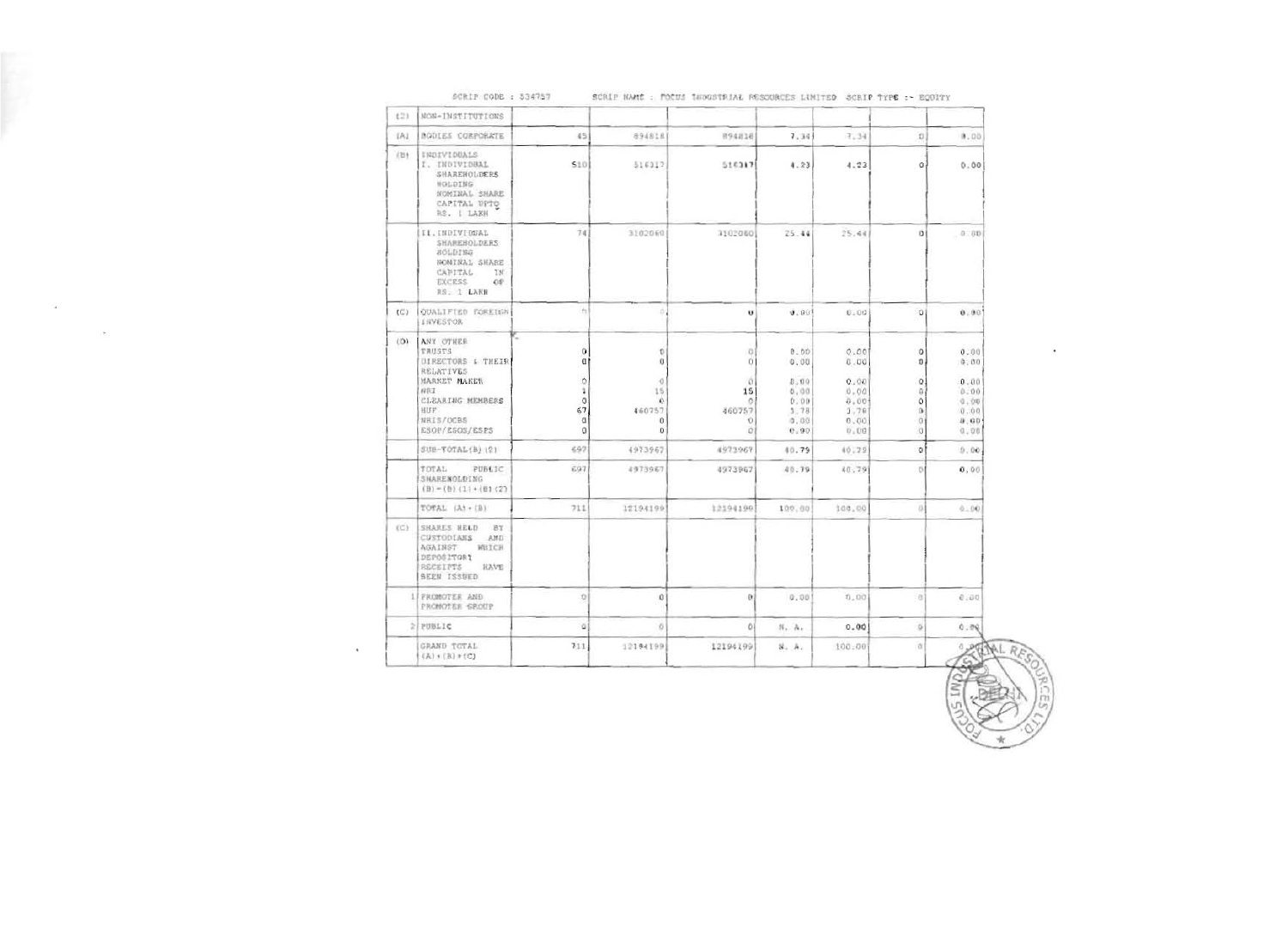| PARTLY PAID-UP SHARES:-                                                                                                                       | NUMBER OF PARTLY<br><b>FAID-UP SHARES</b> | AS A OF TOTAL NO. OF PARTLY<br>PAID-UP SHARES                    | AS A + OF TOTAL AC. OF SHARES<br>OF THE COMPANY                                                               |
|-----------------------------------------------------------------------------------------------------------------------------------------------|-------------------------------------------|------------------------------------------------------------------|---------------------------------------------------------------------------------------------------------------|
|                                                                                                                                               |                                           |                                                                  |                                                                                                               |
| HELD BY PROMOTER/PROMOTER GROUP                                                                                                               | $\overline{0}$                            | 0.0000                                                           | 0.0000                                                                                                        |
| HELD BY FUBLIC                                                                                                                                | ò                                         | 0.0000                                                           | 0.0000                                                                                                        |
| $\ddot{\bullet}$                                                                                                                              |                                           |                                                                  |                                                                                                               |
| TOTAL- D                                                                                                                                      | $\theta$                                  | 0.0000                                                           | 0.0000                                                                                                        |
|                                                                                                                                               |                                           |                                                                  |                                                                                                               |
| OUTSTANDING CONVERTIBLE<br>SECURITIES:-                                                                                                       | NO. OF OUTSTANDING<br>SECURITIES          | AS A OF TOTAL MUMBER OF<br>OUTSTANDING CONVERTIBLE<br>SECURITIES | AS A 1 OF TOTAL NO. OF SHARES<br>OF THE COMPANY, ASSOMING FULL<br>CONVERSION OF THE<br>CONVERTIBLE SECURITEIS |
|                                                                                                                                               |                                           |                                                                  |                                                                                                               |
| HELD BY PROMOTER/FROMOTER GROUP                                                                                                               | ü                                         | 1,0000                                                           | 0.0000                                                                                                        |
| HELD BY PUBLIC                                                                                                                                | $\alpha$                                  | 0.0000                                                           | 0.0000                                                                                                        |
| TOTAL- E                                                                                                                                      | $\overline{0}$                            | 0.0000                                                           | 0.0000                                                                                                        |
| WARRANTS:-                                                                                                                                    | NUMBER OF WARRANTS                        | AS A & OF TOTAL NUMBER OF<br><b>WARRANTS</b>                     | AS A & OF TOTAL NO. OF SHARES<br>OF THE COMPANY ASSUMING FULL<br>CONVERSION OF WARRANTS                       |
|                                                                                                                                               |                                           |                                                                  |                                                                                                               |
| HELD BY PROMOTER/PROMOTER GROUP                                                                                                               | $\alpha$                                  | 0.0000                                                           | 0.0000                                                                                                        |
| HELD BY PUBLIC                                                                                                                                | $\Omega$                                  | 0.0000                                                           | 0.0000                                                                                                        |
| TOTAL- F                                                                                                                                      | O.                                        | 0.0000                                                           | 0.0000                                                                                                        |
| TOTAL PAID-UP CAPITAL OF THE<br>COMPANY, ASSUMING FULL CONVERSION<br>OF WARRANTS AND CONVERTIBLE<br>SECURITIES<br>(GRAND TOTAL (A+B+C)+D+E+F) | 12194199                                  | N.A.                                                             | 100.000                                                                                                       |

 $\sim$ 

Ŷ.

INTRODUCTORY SUB-TABLE (1)(A)<br>SCRIP NAME : FOCUS INDUSTRIAL RESOURCES LIMITED SCRIP TYPE :- EQUITY<br>QUARTER ENDED 30/06/2015 SCRIP CODE : 534757

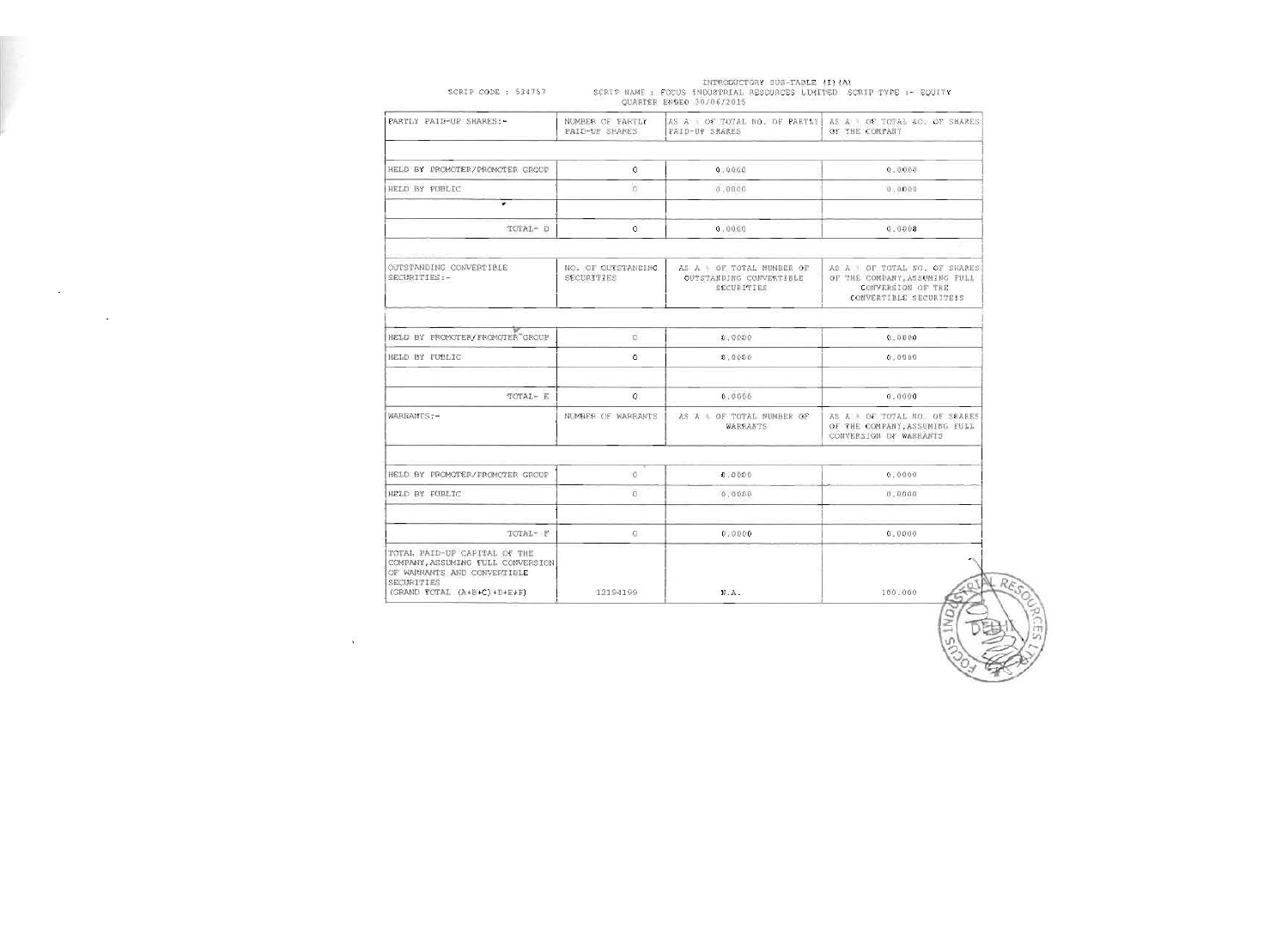| SRL.<br>MD. | NAME OF THE SHAREMOLDER                                                                                                                                                                                                                                                    | NUMBER OF<br><b>SHARES</b>                                                    | SHARES AS A PERCENTAGE OF DETAILS OF<br>TOTAL NUMBER OF SHARES WARRANTS                            |                         |                                                                   | DETAILS OF CONVERTIBLE<br>SECURITIES                      |                                                                     | TOTAL SHARES [INCL<br>-UDING UNDERLYING<br>SHARES ASSUMING<br>FULL CONVERSION OF<br>WARRANTS AND CONV-<br>ERTIBLE SECURITIES)<br>As + OF DILUTED<br>SHARE CAPITAL |
|-------------|----------------------------------------------------------------------------------------------------------------------------------------------------------------------------------------------------------------------------------------------------------------------------|-------------------------------------------------------------------------------|----------------------------------------------------------------------------------------------------|-------------------------|-------------------------------------------------------------------|-----------------------------------------------------------|---------------------------------------------------------------------|-------------------------------------------------------------------------------------------------------------------------------------------------------------------|
|             |                                                                                                                                                                                                                                                                            | <b>HELD</b>                                                                   | II.E. GRAND TOTAL (A) + (B)  <br>+ (C) INDICATED IN STATE NUMBER<br>-MENT AT PARA(I) (A) ABOVE; OF | <b>WARRANTS</b><br>HELD | <b>TOTAL</b><br>NO OF<br>WARRANTS HELD<br>OF THE<br>SAME<br>CLASS | AS A SOF NUMBER OF<br>CONVERTIBLE NUMBER OF<br>SECURITIES | I W.R.T. TUTAL<br>CONVERTIBLE<br>SECURITIES OF<br>THE SAME<br>CLASS |                                                                                                                                                                   |
|             | TRISHLA JAIN AAMPJ2164N<br>GLOBE CAPITAL MARKET LTD AAACG4267G<br>3 PRAVEEN GOYAL (2) ACMPG2650C<br>4 SHARE INDIA SECURITIES LIMITED<br>$AAACFG462E$<br>5 ALOK BANSAL (2) AIAPB2430R<br>6 MUKESH GUPTA AAIPG2555L<br>7 NAKUL BAJAJ<br>ANTPH6813A<br>8 FAJ SETHI AAMHR9573D | 445900<br>252000<br>190100<br>195024<br>181500<br>157500<br>1411207<br>140820 | 3.65<br>2.07<br>1.63<br>1.60<br>1.49<br>1.29<br>1.16<br>1.15                                       |                         |                                                                   |                                                           |                                                                     |                                                                                                                                                                   |
|             | TUTAL                                                                                                                                                                                                                                                                      | 1711144                                                                       | 14.03                                                                                              |                         |                                                                   |                                                           |                                                                     |                                                                                                                                                                   |

(I)(C)(I) STATEMENT SHOWING HOLDING OF SECURITIES (INCULDING SHARES, WARRANTS, CONVERTIBLE SECURITIES) OF PERSONS BELONGING TO THE CATEGORY "PUBLIC" AND

| SRL.<br>NO. | NAME OF THE SHAREHOLDER                                                                                                                                                                                                                                                                                                                                                                                            | DETAILS OF SHARES<br>HELD<br>$\bullet$                                                                                           |                                                                                                      | SHARES PLEDGED OR OTHERWISE ENCUMBERED |                                                                                                      |                                                                                                      |                                      |                                                                              | DETAILS OF WARRANTS DETAILS OF CONVERTIBLE<br>SECURITIES |                                                                       | TOTAL SHARES (INCL<br>-UDING UNDERLY KR.<br>SHARES ASSUMING<br>FULL CONVERSION OF<br><b>MARRANTS AND CONV-</b><br>ERTIBLE SECURITIES?<br>AS A # OF DILUTED<br>SHARE CAPITAL |
|-------------|--------------------------------------------------------------------------------------------------------------------------------------------------------------------------------------------------------------------------------------------------------------------------------------------------------------------------------------------------------------------------------------------------------------------|----------------------------------------------------------------------------------------------------------------------------------|------------------------------------------------------------------------------------------------------|----------------------------------------|------------------------------------------------------------------------------------------------------|------------------------------------------------------------------------------------------------------|--------------------------------------|------------------------------------------------------------------------------|----------------------------------------------------------|-----------------------------------------------------------------------|-----------------------------------------------------------------------------------------------------------------------------------------------------------------------------|
|             |                                                                                                                                                                                                                                                                                                                                                                                                                    | SHARES<br>HELD                                                                                                                   | NUMBER OF AS A 1 OF<br><b>GRAND TOTAL</b>                                                            | NUMBER                                 | AS A<br>PERCENTAGE                                                                                   | AS A POP<br>GRAND TOTAL<br>(A+B+C) OF<br>SUB-CLAUSE<br>$(1)$ $(A)$                                   | NUMBER OF<br><b>WARRANTS</b><br>HELD | AS A 1<br><b>ITOTAL</b><br>NO OF<br>WARRANTS HELD<br>OF THE<br>SAME<br>CLASS | NUMBER OF<br>CONVERTIBLE NUMBER OF<br><b>SECURITIES</b>  | JAS A 1 OF TOTAL<br>CONVERTIBLE<br>SECURITIES<br>OF THE SAME<br>CLASS |                                                                                                                                                                             |
|             | <b>TIPRADEER KROLAS STYDAS AARPJESSAS</b><br>RACHANA BANSAL AITPB24640<br>KANIKA CPGPK3235J<br>AANCHAL JINDAL AIHPJ4158R<br>MEERA MISHEA AJBPM5039R<br>RENU JINDAL ADDPJ7206K<br>AJAY KUMAR JINDAL ADDPJ7208H<br>ARCHIT JINDAL AGNPJ5775G<br>LAXMAN SINGN SATYAPAL AIDPS0821M<br>10 MAMTA JINDAL AEEPJ6955K<br>11 RENU JAIN AFNPJ71126<br>12 PRADEEP KUMAR JINDAL AAEHP94990<br>13 SAJAN KUNAR JAIN (2) ACSPJ6904A | $30 - 0$<br>165433<br>508129<br>690000<br>600000<br>605000<br>605000<br>605000<br>605000<br>610700<br>744364<br>766402<br>802204 | 0.02<br>1.36<br>4:17<br>4.92<br>4.92<br>4.96<br>4.96<br>4.96<br>4.96<br>5,01<br>6.10<br>6.28<br>6.58 |                                        | 0.00<br>0.00<br>0.00<br>0.00<br>0.00<br>0.00<br>0.00<br>0.00<br>0.00<br>0.00<br>0,00<br>0.00<br>0.00 | 0.00<br>0.00<br>0.00<br>0.00<br>0.00<br>0.00<br>0.00<br>0.00<br>0.00<br>0.00<br>0.00<br>0.00<br>0.00 |                                      |                                                                              |                                                          |                                                                       |                                                                                                                                                                             |
|             | TOTAL                                                                                                                                                                                                                                                                                                                                                                                                              | 7228232                                                                                                                          | 59.21                                                                                                |                                        | 0.00                                                                                                 | 0.00                                                                                                 |                                      |                                                                              |                                                          |                                                                       |                                                                                                                                                                             |

SCRIP CODE : 534757 SCRIP NAME : FOCUS INDUSTRIAL RESOURCES LIMITED SCRIP TYPE :- EQUITY<br>(1) (B) STATEMENT SNOWING HOLDING OF SECURITIES (INCLUDING SHARES, WARRANTS, CONVERTIBLE SECURITIES) OF PERSONS BELONGING TO THE CATE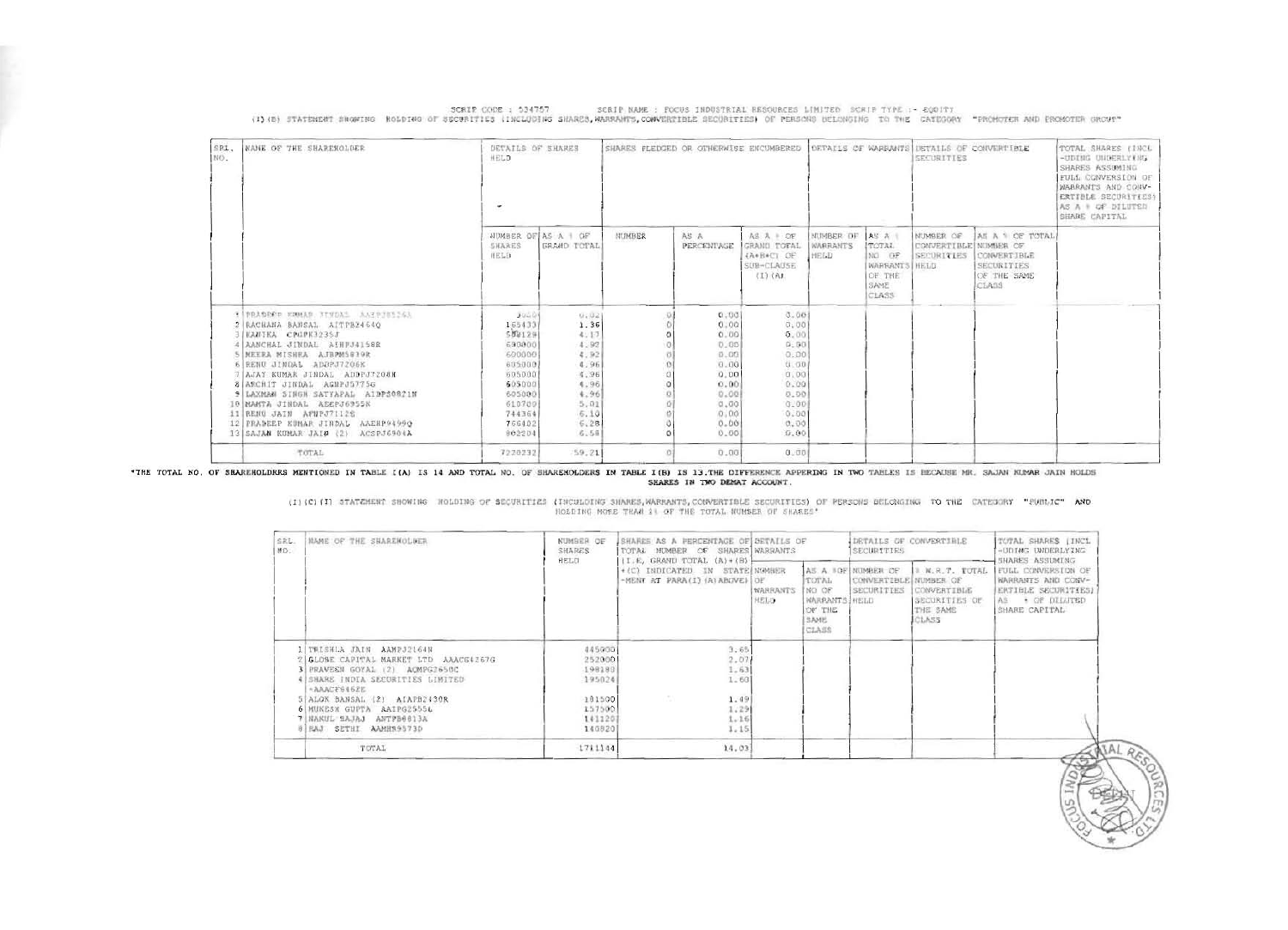SCRIP CODE : 534757 SCRIP WAME : FOCUS INDUSTRIAL RESOURCES LIMITED SCRIP TYPE :- EQUITY<br>(1) (C) (II) STATEMENT SNOWING HOLDING OF SECURITIES (INCULDING SHARES, WARRANTS, CONVERTIBLE SECURITIES) OF PERSONS) (TOGETHER WITH

| SPL.<br>NO. | <b>NAME OF THE SHAREHOLDER</b> | <b>NUMBER OF</b><br>SHARES<br>HELD<br>{I.E, GRAND TOTAL (A) (IB) } | SHARES AS A PERCENTAGE OF DETAILS OF<br>TOTAL NUMBER OF SHARES WARRANTS |                         |                                                            | DETAILS OF CONVERTIBLE<br>SECURITIES                             |                                                                      | TOTAL SHARES (INCL.<br>-UDING UNDERLYING<br>SHARES ASSUMING                                           |
|-------------|--------------------------------|--------------------------------------------------------------------|-------------------------------------------------------------------------|-------------------------|------------------------------------------------------------|------------------------------------------------------------------|----------------------------------------------------------------------|-------------------------------------------------------------------------------------------------------|
|             |                                |                                                                    | +(C) INDICATED IN STATE NUMBER<br>-MENT AT PARA (I) (A) ABOVEL OF       | <b>WASHANTS</b><br>HELD | TOTAL<br>NO DE<br>WARRANTS KELD<br>OF THE<br>SAME<br>CLASS | AS A <b>IOF NUMBER OF</b><br>CONVERTIBLE NUMBER OF<br>SECURITIES | I W.R.T. TOTAL<br>CONVERTIBLE<br>SECURITIES OF<br>THE SAME<br>CLASS. | FULL CONVERSION OF<br>WARRANTS AND CONV-<br>ERTIBLE SECURITIES)<br>OF DILUTED<br>AS.<br>SHARE CAPITAL |
|             | NOT APPLICABLE                 |                                                                    |                                                                         |                         |                                                            |                                                                  |                                                                      |                                                                                                       |
|             | TOTAL                          |                                                                    | 0.00                                                                    |                         |                                                            |                                                                  |                                                                      |                                                                                                       |

(I) (U) STATEMENT SHOWING DETAILS OF LOCKEO-IN SHARES

| SRL.<br>NO. | NAME OF THE SHAREHOLDER<br>the components of the components of the components of the components of the components of the components of th | NUMBER OF<br>LOCKED-IN<br><b>SHARES</b> | LOCKED-IN SHARES AS A &<br>OF TOTAL NUMBER OF SHARES<br>$\{I, E, GRAMD TOTAL (A) + (B)\}$<br>+(C) INDICATED IN STATE<br>-MENT AT PARA(I) IA) ABOVE! | PROMOTER/PROMOTER GROUP<br><b>/PUBLIC</b> |
|-------------|-------------------------------------------------------------------------------------------------------------------------------------------|-----------------------------------------|-----------------------------------------------------------------------------------------------------------------------------------------------------|-------------------------------------------|
|             | NOT APPLICABLE                                                                                                                            | N.A.                                    | $A \cdot M$ .                                                                                                                                       |                                           |

(II) (A) STATIMENT SHOWING DETAILS OF DEPOSITORY RECEIPTS (DRS)

| SRL.<br>NO. | TYPE OF<br>OUTSTANDING DR<br>(ADRS, GDRS, SDRS, ETC.) | NUMBER OF<br><b>OUTSTANDING</b><br>DRS | NUMBER OF<br><b>SHARES</b><br>DRS | SMARES UNDERLYING CUTSTANDING<br>DRS AS A PERCENTAGE OF TOTAL<br>UNDERLYING NUMBER DE SHARESII.E., GRAND<br>OUTSTANDING TOTAL(A) + (B) + (C) INDICATED IN]<br>STATEMENT AT PARA(I) (A) ABOVE! |
|-------------|-------------------------------------------------------|----------------------------------------|-----------------------------------|-----------------------------------------------------------------------------------------------------------------------------------------------------------------------------------------------|
|             | NOT APPLICABLE                                        | N.A.                                   | M.A.                              |                                                                                                                                                                                               |
|             | TOTAL                                                 |                                        |                                   |                                                                                                                                                                                               |

(II) (B) STATEMERT SHOWING DETAILS OF DEPOSITORY RECEIPTS (DRS), WHERE UNDERLYING SHARES HELD BY 'PROMOTER/PROMOTER GROUP' ARE IN EXCESS OF 18 OF THE TOTAL NUMBER OF SHARES

| SRL.<br>NO.<br>an an a | NAME OF THE DR NOLDER | TYPE OF<br>OUTSTANDING!<br>DE (ADRS,<br>DR LADRS.<br>GDRS, SDRS,<br>ETC. | Arthur, Mathematics Transaction<br>NUMBER OF<br>SHARES<br>UNDERLYING<br>OUTSTANDING<br><b>DRS</b> | SHARES UNDERLYING OUTSTANDING<br>DRS AS A PERCENTAGE OF TOTAL!<br>MUMBER OF SHARES (I.E. GRAND)<br>TOTAL (A) + IBI + (C)<br>INDICATED<br>IN STATEMENT AT PARA (I) (A)<br>ABOVE) |
|------------------------|-----------------------|--------------------------------------------------------------------------|---------------------------------------------------------------------------------------------------|---------------------------------------------------------------------------------------------------------------------------------------------------------------------------------|
|                        | NOT APPLICABLE        | N.A.                                                                     | W.A.                                                                                              | N.A.                                                                                                                                                                            |
|                        | TOTAL                 |                                                                          |                                                                                                   |                                                                                                                                                                                 |